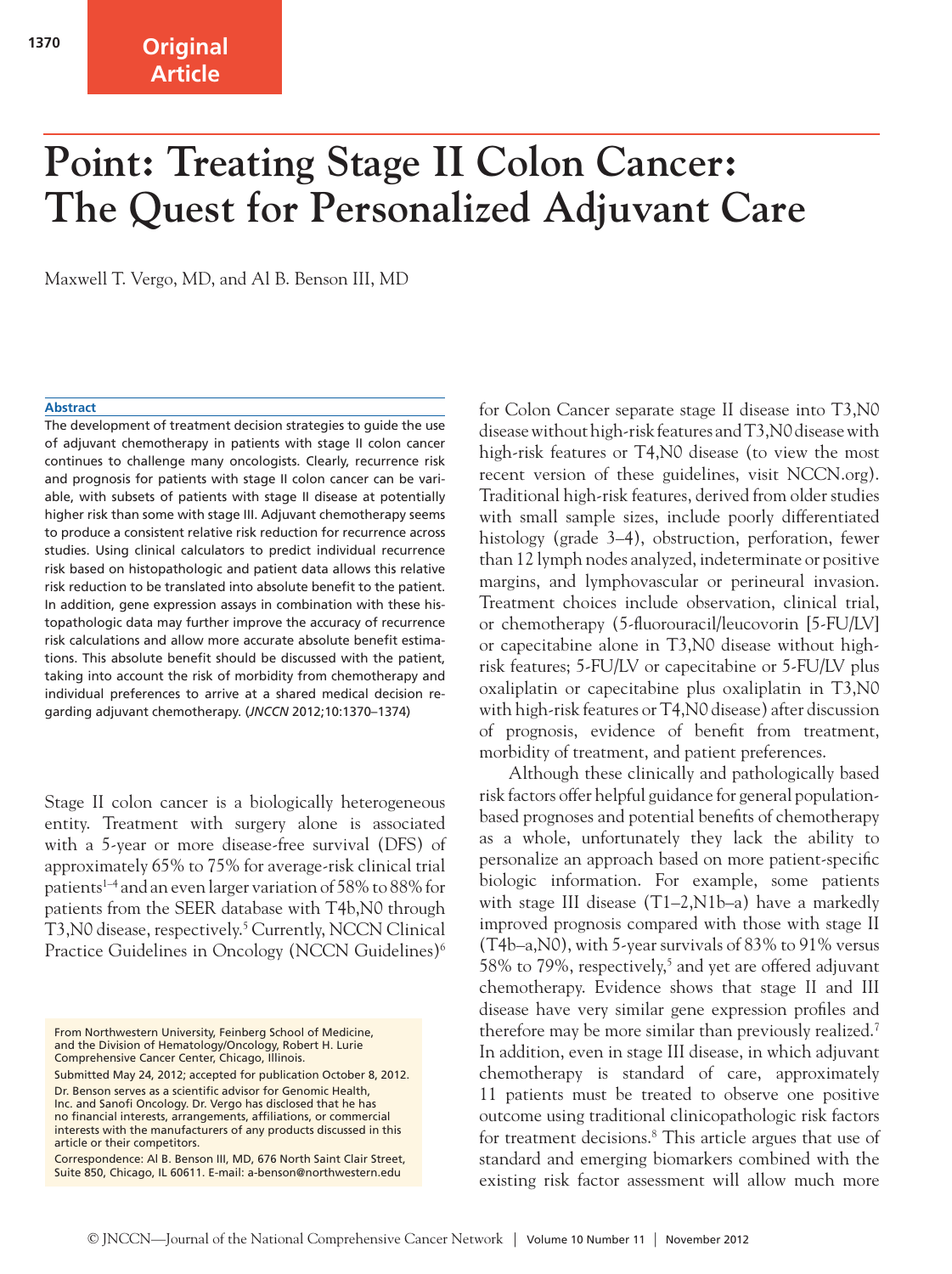patient-specific prognostication compared with the current staging system alone, and leads to more accurate personalized information for the oncologist and patient to consider.

#### **Review of Stage II Adjuvant Trials**

For average-risk disease (no high-risk features), conflicting reports exist of a DFS or overall survival (OS) benefit for adjuvant chemotherapy. Moertel et al<sup>1</sup> (INT-0035) randomized 325 patients with stage II disease to bolus 5-FU and levamisole versus observation and found an 8% absolute reduction (32% relative reduction in risk) in 7-year DFS (*P*=.10) but no 7-year OS benefit. A more recent prospective study by Schippinger et al<sup>2</sup> randomized 535 patients with stage II disease to bolus 5-FU/ LV versus observation and found 10-year relapsefree survivals of 85% versus 78%, respectively (32% relative risk reduction), which was nonsignificant. Both studies were underpowered to detect an OS benefit, and therefore definitive conclusions about 5-FU–based adjuvant therapy in stage II disease are difficult to draw from these studies.

In contrast, 2 large studies by the National Surgical Adjuvant Breast and Bowel Project (NSABP) and Quick and Simple and Reliable (QUASAR) groups, including 1565 and 3239 patients with Dukes' B/stage II disease, respectively, have shown advantages in OS (5% and 3.6% absolute benefit, respectively) and DFS (30% and 19% relative risk reductions, respectively) after 5-FU–based adjuvant chemotherapy for average-risk patients with stage II disease.3,9 Furthermore, a large pooled analysis of 7 randomized controlled trials (NCCTG, ECOG-NCCTG/INT, SWOG-INT0035, Siena, NCIC-CTG, FFCD, GIVIO) including 1440 patients with node-negative disease revealed a 4% absolute 5-year DFS benefit (*P*=.049) with an OS advantage. In addition, a statistically significant treatment effect from 5-FU–based adjuvant chemotherapy across all nodal subgroups  $(0, 1-4, \ge 5)$  was noted, although the magnitude of this benefit varied, with larger benefits in patients with higher N staging.<sup>4</sup> Additionally, the ACCENT data set, including 18 phase III adjuvant therapy trials, confirmed an absolute 8-year OS advantage of 6% (66.8% vs. 72.2%; *P*=.026) for 5-FU–based adjuvant therapy in approximately 6900 patients with stage II disease.10 The authors estimated the relative risk reductions in these 2 retrospective analyses to be approximately 15%. Lastly, a recent meta-analysis including 12 high-quality randomized controlled trials with 8201 stage II colorectal patients who were randomized to adjuvant chemotherapy or observation, confirmed significant benefit in both OS (5-year hazard ratio [HR], 0.81; 95% CI, 0.71–0.91; *P*=.0005) and DFS (5-year HR, 0.86; 95% CI, 0.75–0.98; *P*=.03) for stage II colon cancer.

No clear data exist for the estimated benefit of 5-FU–based adjuvant therapy in high-risk patients, because only subgroup analyses have been reported and were underpowered as such. MOSAIC, which randomized 2246 patients, including 900 patients with stage II disease, to either 5-FU/LV versus FOLFOX4, found no 5-year DFS or 6-year OS advantage in average- or high-risk patients with stage II disease with the addition of oxaliplatin compared with 5-FU alone. There was, however, a nonsignificant trend toward improved 5-year DFS in high-risk patients with stage II disease with the addition of oxaliplatin (82.3% vs. 74.6%; HR, 0.72; 95% CI, 0.50–1.02) in an unplanned subset analysis.<sup>12</sup> If this represented an underpowered result, then this translates into a relative risk reduction in DFS of 28% with the addition of oxaliplatin to 5-FU–based therapy in high-risk patients.

At the very least, average-risk patients with stage II disease seem to derive a small but measurable risk reduction for recurrence and absolute DFS (15%–32% and 4%–8%, respectively) across all studies, regardless of statistical significance. In addition, high-risk patients with stage II disease may derive an additional 28% risk reduction with the addition of oxaliplatin to 5-FU. It is critical to note that relative risk reduction requires an accurate assessment of a patient's baseline prognosis or recurrence risk to calculate an absolute benefit of adjuvant therapy for that particular patient. Therefore, the focus of this article now shifts to tools used to calculate absolute benefit based on standard risk factors and newer biomarkers that may better predict recurrence risk or prognosis.

## **Absolute Risk Calculators**

Absolute risk calculators are not predictive of response to adjuvant chemotherapy for any given patient. Instead, they use the consistent relative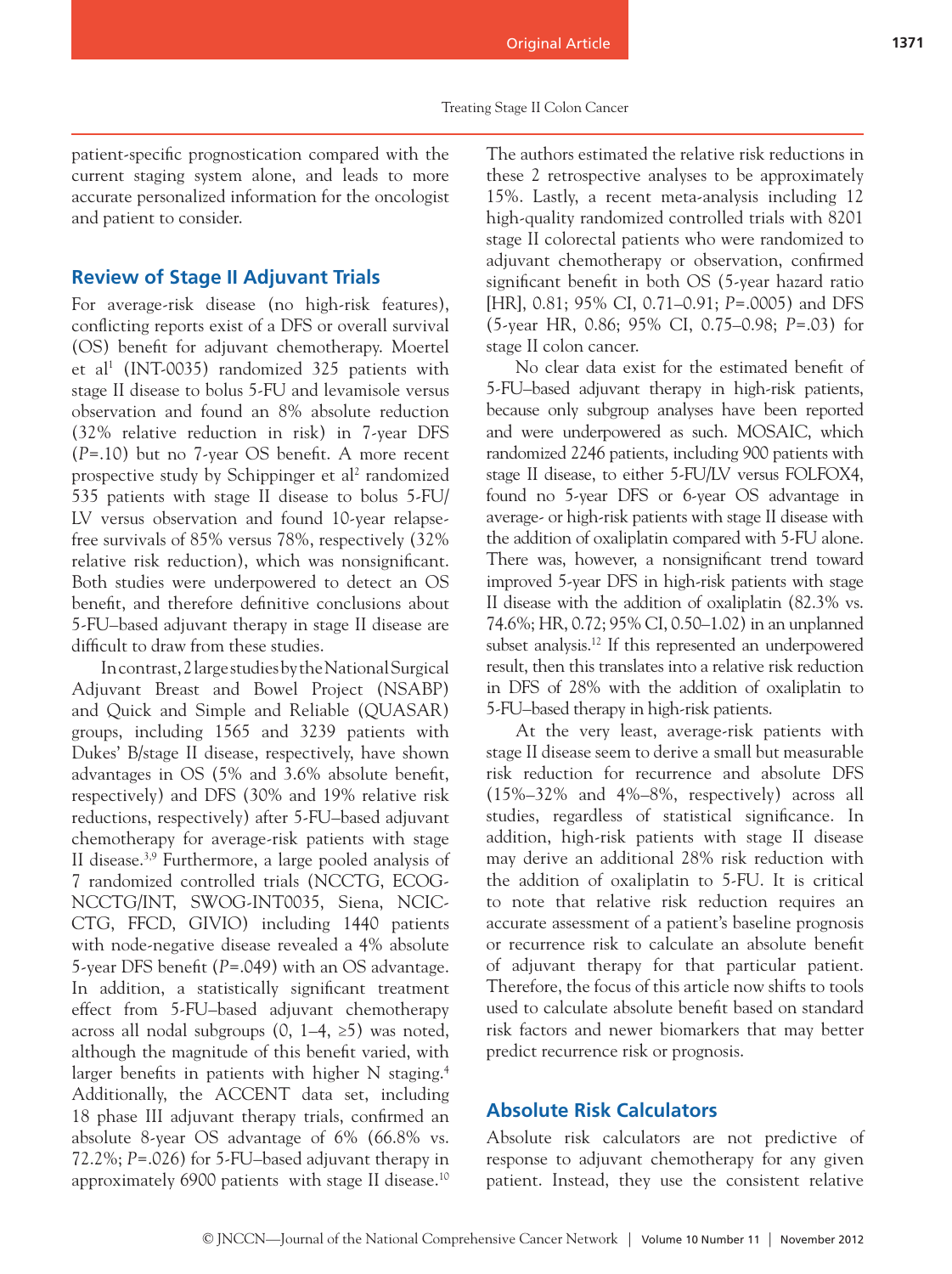risk reduction noted from clinical trials for patients with stage II disease to estimate absolute benefit from adjuvant therapy using individual patients' calculated prognosis. The utility of these calculators is that they allow a clinician to quantify the expected benefit associated with adjuvant chemotherapy for a specific patient, which can be contrasted with the potential risk associated with adjuvant chemotherapy. For example, the addition of oxaliplatin to 5-FU has long-term complications, including peripheral sensory neuropathy (40%)13 and hepatotoxicity with vascular sinusoidal injury (10%–50%).<sup>14</sup> According to NCCN, both the expected benefits and risks must be discussed with the patient, and these calculators may help facilitate these conversations in a meaningful way.6

Adjuvant! Online (www.adjuvantonline.com) allows medical professionals to register and have access to a colon cancer calculator, which includes age, sex, comorbidities, depth of invasion, number of positive lymph nodes, number of lymph nodes examined, and histologic grade to calculate 5-year mortality or recurrence from the SEER registry reported outcomes. Bar graphs depict categories, including "alive and without cancer at 5 years," "alive and without cancer at 5 years due to chemotherapy," "relapse," and "die of other causes." Calculations are made using the assumption of a 20% risk reduction for 5-FU–based chemotherapy and a 39% risk reduction for oxaliplatin with 5-FU (although risk reduction can be modified based on which study or data set the user believes is most representative).

Numeracy is another Web-based adjuvant therapy tool for colon cancer (www.mayoclinic.com/ calcs/colon/index-ccacalc.cfm). This calculator uses number of positive lymph nodes, T stage, grade, and age of the patient to calculate recurrence and overall survival percentages for patients who receive no therapy, 5-FU–based therapy alone, or combination 5-FU and oxaliplatin therapy. This calculator does not allow modification of the risk reduction factor, and uses 17% and 14% for 5-FU–based therapy and 18% and 18% for combination 5-FU and oxaliplatin therapy in terms of recurrence risk and absolute risk reduction, respectively. Notably, risk reductions are based on abstracts presented in 2003 for the pooled analysis<sup>15</sup> and MOSAIC (3-year follow-up only).<sup>16</sup>

In a recent study, Adjuvant! Online was compared with Numeracy directly using patient datasets from the British Columbia Colorectal Cancer Outcomes Unit and the North Central Cancer Trials Group (NCCTG) 94651 and 914653. Although the authors found similar predictive performance and reliability in patients with stage III disease, they reported an overestimation of survival with the use of adjuvant 5-FU–based therapy in stage II disease using either calculator.17 These data emphasize the fact that traditional histologic and pathologic staging is not ideal for identifying patients who are at highest risk for recurrence and most likely to gain an absolute benefit from adjuvant chemotherapy.

### **Emerging Tools and Biomarkers**

Microsatellite instability high (MSI-H) has emerged as a new biomarker, with both prognostic and predictive implications for adjuvant therapy. Sargent et  $al^{18}$ reported a 5-year DFS of 75% for mismatch repair (MMR)–proficient tumors and 90% for MMR-deficient tumors in stage II disease, with a borderline significant (*P*=.09) finding for a worse 5-year DFS for patients with MMR-deficient tumors treated with 5-FU–based chemotherapy. Therefore, patients with MSI-H stage II tumors have a good prognosis with surgery alone and do not benefit from adjuvant 5-FU chemotherapy.

Multiple gene expression assays have been developed to better prognosticate recurrence risk, and only one is commercially available at the time of this article. Onco*type* DX was tested using tumor tissue from patients from NSABP C-01/C-02, C-04, and C-06 and Cleveland Clinic, validated in the QUASAR population, and confirmed in patients from CALGB 9581.7,19 Seven recurrence risk genes plus 5 reference genes were selected and used to create an algorithm to calculate a recurrence score. The recurrence score was significantly associated with the risk of recurrence, DFS, and OS. Although recurrence score was predictive of recurrence at 3 years in a continuous fashion, patients were separated into low risk (12%), intermediate risk (18%), and high risk (22%). In addition, Onco*type* DX offers an aid for interpreting the recurrence score (Table 1). Other gene expression assays are being investigated but are not currently commercially available.20,21 Importantly, no gene expression assay is currently available that predicts response to adjuvant chemotherapy, and therefore the usefulness is limited to a more personalized and accurate recurrence risk prognostication. For example,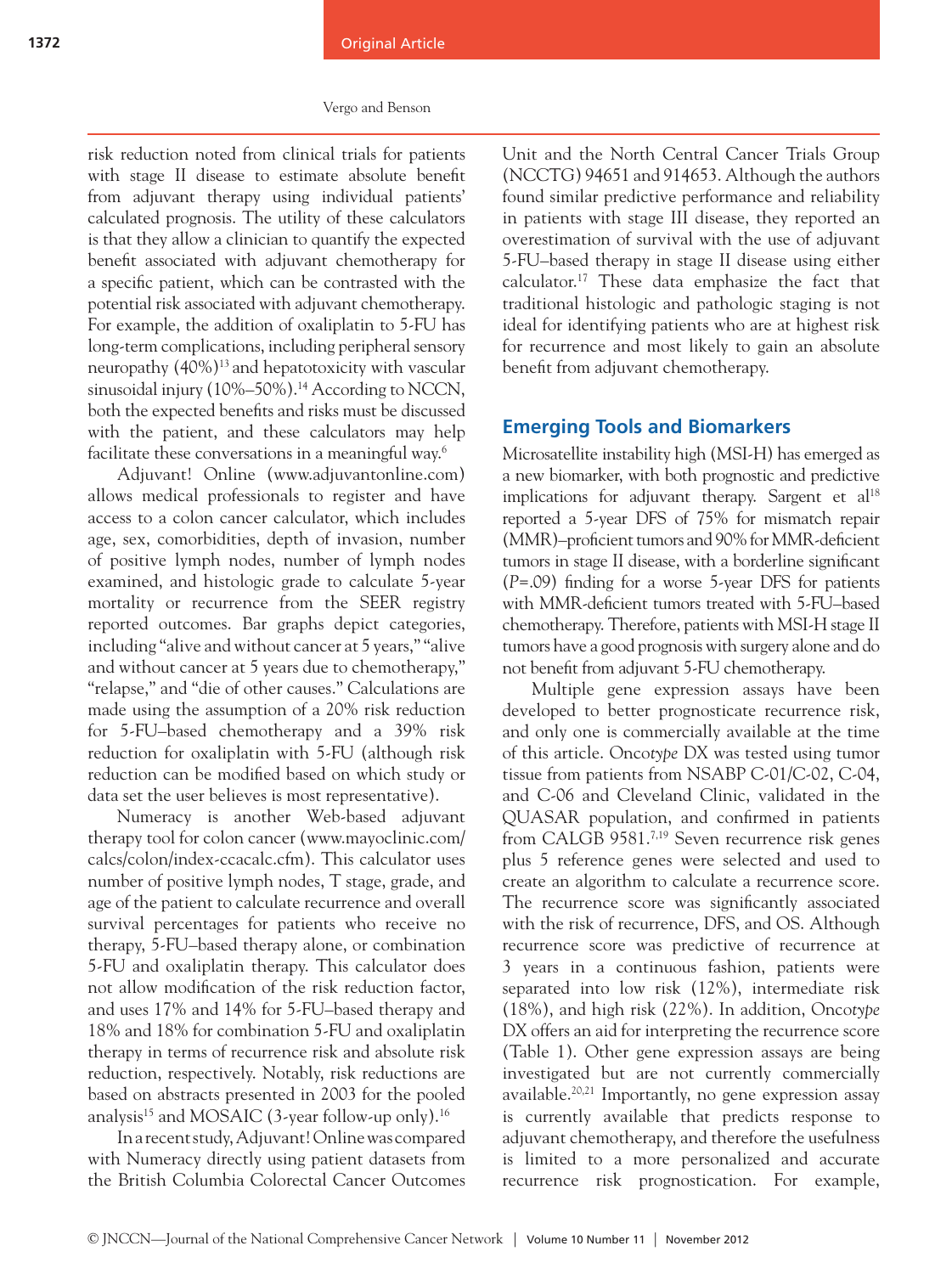#### Treating Stage II Colon Cancer

| Table 1 Aid for Interpreting the Oncotype<br>DX Recurrence Score <sup>a</sup> |                                                       |
|-------------------------------------------------------------------------------|-------------------------------------------------------|
| <b>Tumor/Patient Characteristic</b>                                           | Aid for Interpreting<br><b>3-Year Recurrence Risk</b> |
| Lymph nodes assessed                                                          | ≥12 reduces risk by 3%                                |
|                                                                               | <12 increases risk by<br>2%                           |
| 5-year recurrence risk                                                        | Increases risk by 5%                                  |
| T4 diseaseb                                                                   | Increases risk by<br>10%-15%                          |
| MSI-H status (T3 disease)                                                     | Decreases risk by<br>10%-15%                          |

Abbreviation: MSI-H, microsatellite instability-high. a There are insufficient data at this time for NCCN to recommend the use of multigene assay panels to determine adjuvant therapy. This is information posted on the Onco*type* DX analysis for guidance of interpretation of results. Further investigation is needed to validate these interpretations. **bMMR** proficient.

another gene expression assay called ColoPrint was found to be superior compared with the ASCO criteria for predicting risk of recurrence in patients with stage II disease.<sup>20</sup> It is important to note that currently there is insufficient data for NCCN to support the routine clinical use of these multigene

assay panels. Further investigation regarding how these panels may change or improve on decisionmaking and outcomes are needed.

Lastly, another emerging biomarker being investigated includes guanylyl cyclase C expression in histologically negative lymph nodes, which may confer an equivalent recurrence risk as having a histologically positive lymph node, but requires completion of an ongoing validation study.22

## **Conclusions**

Traditional histopathologic staging is not ideal for predicting individual recurrence risk for patients with stage II disease. Some of these patients may in fact have worse prognoses than those with stage III disease, in whom the standard treatment is adjuvant chemotherapy. Older studies evaluating the benefit of adjuvant chemotherapy in patients with stage II colon cancer reveal relatively consistent risk reductions for recurrence and DFS (≈20%–30%), but show variable results for OS, potentially related to suboptimal power calculations. Nonetheless, the authors would argue that DFS is a reasonable end point from a patientcentered perspective to justify adjuvant therapy for

| Treatment Guidance for Clinicians Considering Adjuvant Therapy in Patients With<br>Table 2<br><b>Resected Stage II Colon Cancer</b> |                                                                                                                                                |
|-------------------------------------------------------------------------------------------------------------------------------------|------------------------------------------------------------------------------------------------------------------------------------------------|
| <b>Factors</b>                                                                                                                      | <b>Treatment Recommendations</b>                                                                                                               |
| MSI-H                                                                                                                               | No adjuvant therapy                                                                                                                            |
| Low or "average" risk                                                                                                               | 5-FU or capecitabine, but not oxaliplatin (after discussion with patient) because of MOSAIC <sup>10</sup>                                      |
| High risk                                                                                                                           | 5-FU or capecitabine with the addition of oxaliplatin (after discussion with patient) given<br>reasonable extrapolation from stage III benefit |
| Gene expression assays                                                                                                              | Potential to avoid adjuvant therapy in low-risk patients given good prognosis <sup>a</sup>                                                     |
| Patient discussion <sup>24</sup>                                                                                                    | Suggested points of discussion to include:                                                                                                     |
|                                                                                                                                     | 1. Ask amount of prognostic information preferred and how estimates are conveyed<br>(numbers or words)                                         |
|                                                                                                                                     | 2. Discuss whether potential benefits outweigh potential risks                                                                                 |
|                                                                                                                                     | - Prognosis with surgery alone using tumor characteristics, other prognostic markers,<br>Numeracy program                                      |
|                                                                                                                                     | - Absolute benefit preferred over relative risk reduction for improvement in cure rate<br>with adjuvant therapy                                |
|                                                                                                                                     | - Potential risks during 6 months of therapy with chemotherapy and late toxicities                                                             |
|                                                                                                                                     | 3. Discuss comorbidities and impact on potential benefit from therapy or risk of adverse<br>effect                                             |
|                                                                                                                                     | 4. Elicit patient's perception of how risk and benefits may influence their decision-making                                                    |

Abbreviations: 5-FU, 5-fluorouracil; MSI-H, microsatellite instability-high. a There are insufficient data at this time for NCCN to recommend the use of multigene assay panels to determine adjuvant therapy. Further investigation is needed into this potential use of multigene assay panels before following this algorithm.